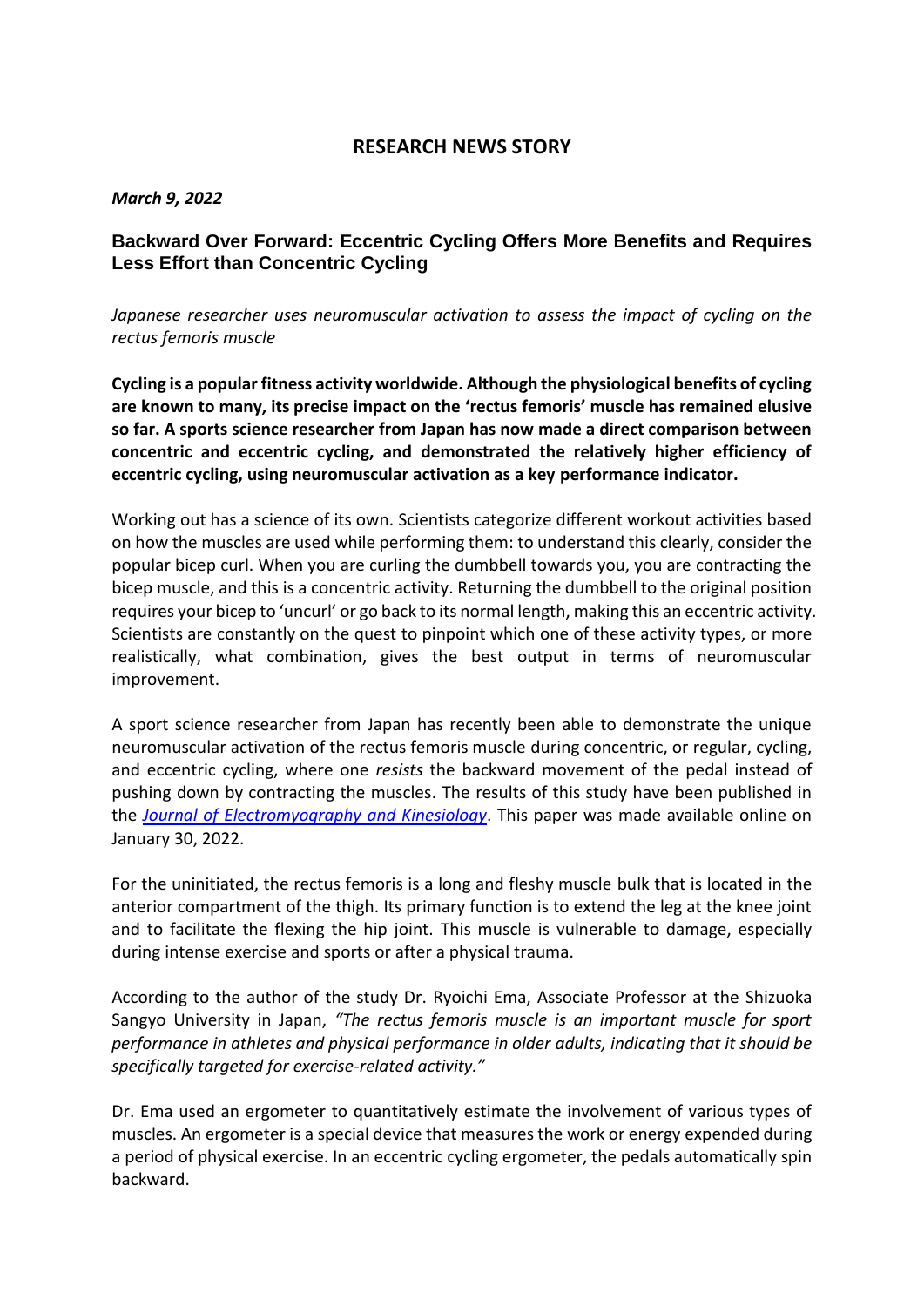The researcher obtained the root mean square (RMS) of the surface electromyographic (EMG) signals from the three types of muscles—proximal and distal regions of the rectus femoris, vastus lateralis, and biceps femoris. The EMG signal measures electrical currents generated during muscular contractions and is used to assess various types of neuromuscular activities.

Dr. Ema also made a quantitative comparison between concentric and eccentric cycling. Although previous studies suggest that eccentric exercise produces less fatigue and is more efficient than concentric exercise (descending a stairway is easier than ascending it), its precise impact on the rectus femoris muscle had not been accurately determined.

Dr. Ema muses, *"Eccentric cycling exercise can be performed with less effort as compared to concentric cycling exercise, a popular exercise. However, higher neuromuscular activation of the recuts femoris muscle can be obtained during eccentric cycling, thus suggesting that eccentric cycling exercise is a good for improving the function of the rectus femoris muscle."*

The numbers speak for themselves: the experimental results clearly demonstrated that the RMS-EMG of the rectus femoris muscle was indeed greater during eccentric cycling than during concentric cycling.

*"Eccentric cycling exercise would be useful for improving athletic performance and for improving the quality of life in older adults, and for preventing severe damage resulting form intense exercise and sports. Although an eccentric cycling ergometer is still not a routinely used exercise equipment, it is expected to bring in significant benefits, especially during training and rehabilitation,"* notes Dr. Ema.

The pandemic has taught us an important lesson: that physical fitness is crucial for human survival. Moreover, if fitness devices can quantitatively determine and compare the neuromuscular function and therefore the performance of various muscle groups, then we should definitely make it a point to incorporate them into our daily exercise regimen. Happy cycling!

### **Reference**

| Authors                 | Ryoichi Ema                                                  |
|-------------------------|--------------------------------------------------------------|
| Title of original paper | Unique neuromuscular activation of the rectus femoris during |
|                         | concentric and eccentric cycling                             |
| Journal                 | Journal of Electromyography and Kinesiology                  |
| <b>DOI</b>              | 10.1016/j.jelekin.2022.102638                                |
| Affiliation             | Faculty of Sport Science, Shizuoka Sangyo University, 1572-1 |
|                         | Owara, Iwata, Shizuoka 438-0043, Japan                       |